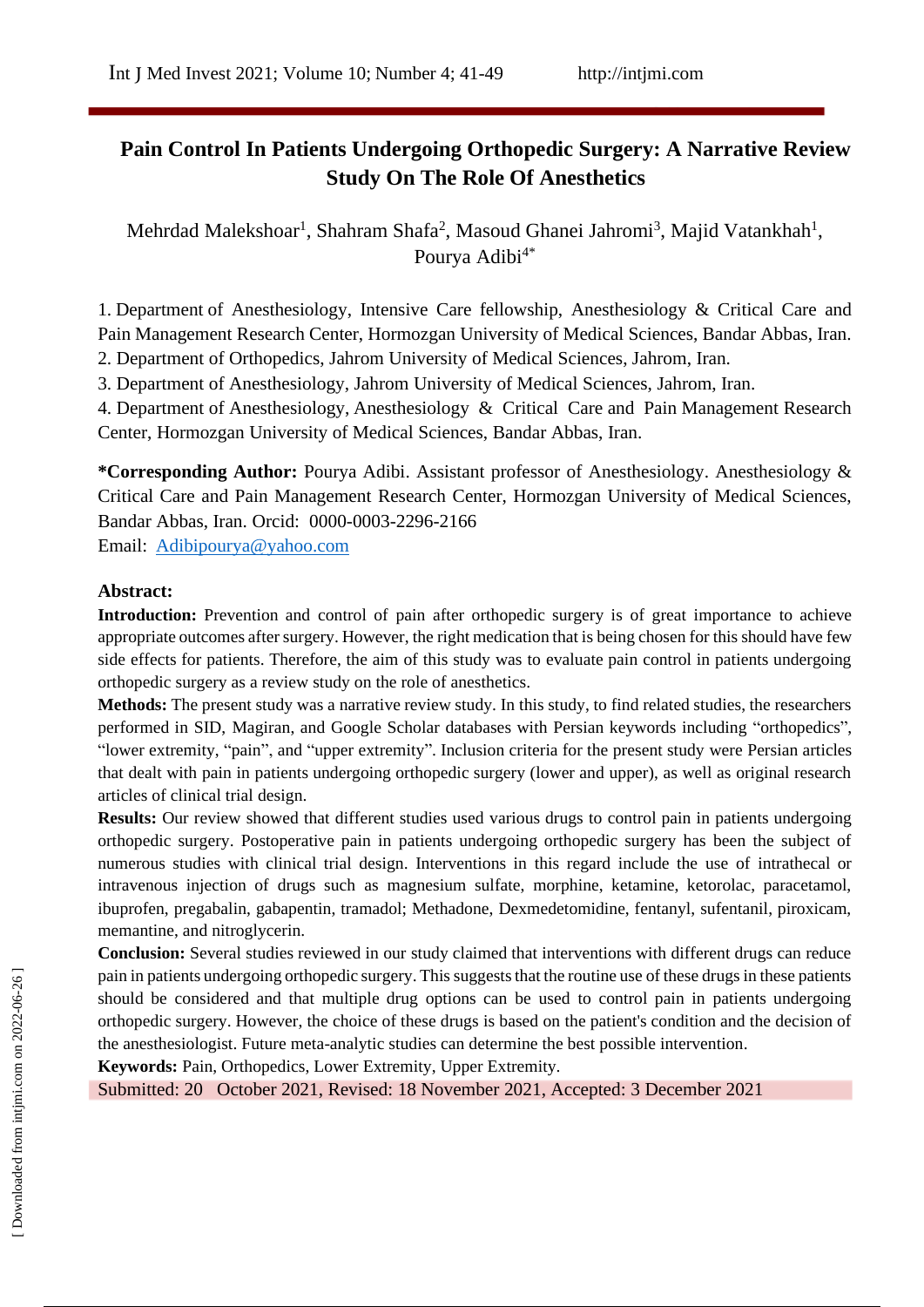### **Introduction**

Pain is one of the most common causes of delayed discharge after surgery (1). More than 70% of patients experience moderate to severe pain after surgery and more than 25% of patients experience side effects following the use of analgesics (2). Orthopedic surgery is one of the surgeries that is associated with relatively severe pain during and after surgery (3-4). Orthopedic surgery is one of the most painful surgeries; chronic pain after this type of surgery is reported to be 28% (5). Postoperative pain control is one of the major concerns of physicians and patients undergoing surgery (1) and inadequate postoperative pain control increases the risk of chronic pain (6-8). Mechanism of postoperative pain includes inflammation of tissue due to trauma and surgical incisions, rupture of tissues, burning, and nerve damage (cut or stretch or pressure on a nerve) (9). Postoperative pain with adverse consequences and affecting various mechanisms causes fundamental changes in the body's metabolism in susceptible individuals and can cause hypertension, heart ischemia, respiratory, gastrointestinal, and renal problems and even increase patient mortality. Pain delays the patient's movement and walking, increases the length of hospital stay and treatment costs of patients (10- 12). Proper control of postoperative pain is still an important issue in postoperative care. Although narcotics are one of the major treatments for postoperative pain, their widespread use is not without side effects. For this reason, extensive efforts have been made to reduce the need for narcotics to improving postoperative pain by prescribing other drugs or using other methods. There are several mechanisms recommended in postoperative pain, and based on each, different classes of drugs have been proposed for treatment or prevention. Other medications used to treat postoperative pain include corticosteroids, tricyclic antidepressants, and more. Therefore, in order to evaluate a narrative review study, the present study investigates drugs that are effective in controlling pain after orthopedic surgery.

#### **Methods**

The present study was a narrative review. In this study, to find related studies, researchers conducted a search in the SID, Magiran, and Google Scholar databases with Persian keywords including pain anesthesia, lower limb orthopedics and upper limb.

Inclusion criteria for the present study included: Persian articles that examined pain in patients undergoing orthopedic surgery, as well as original research articles of clinical trial type. Exclusion criteria also included not having access to the full text of the article, abstracts of congressional papers, or conferences, and review or meta-analysis papers. Finally, the findings related to drugs effective in reducing pain in patients undergoing orthopedic surgery were reviewed.

#### **Paracetamol (intravenous acetaminophen):**

Paracetamol is injectable acetaminophen that falls into the category of para amino phenol derivatives and the non-narcotic and antipyretic analgesic therapy. Its active ingredient is known as paracetamol. It is used in the short-term treatment of moderate pain following surgery and short-term treatment of fever (13). The mechanism of action of this drug is inhibition of prostaglandin synthesis. The first enzyme in the prostaglandin production cycle is cyclooxygenase, which paracetamol inhibits its production by entering the cycle and exerts its analgesic effect (14-15). Side effects of this drug have been shown to be rare and have placebo-like immunity, as well as no obvious interactions with other drugs. Intravenous use with its therapeutic dose (up to 4 g per day) (16) is rarely associated with liver damage and has been shown to be safe even for use in some patients with underlying liver disease (17).

#### **Ibuprofen:**

Ibuprofen is classified into nonsteroidal antiinflammatory drugs, non-narcotic analgesics and antipyretics (18). Its peak plasma concentration is 1-2 hours after consumption. 90% binds to plasma proteins. Its plasma half-life is about 2 hours. It is metabolized in the liver and excreted mainly in the urine. The effects of ibuprofen include inhibition of prostaglandin synthesis, inhibition of inflammatory cell chemotaxis, and reduction in the release of free radicals (19-20). This drug prevents the formation of thromboxane A2 by platelets and reduces platelet aggregation (19).

#### **Buprenorphine:**

Buprenorphine, a partial opioid receptor agonist, is a semi-synthetic opioid analgesic derived from thebaine (21). It exerts both agonist and antagonist properties on its receptors (22). The use of lowcomplication and easy-to-use drugs such as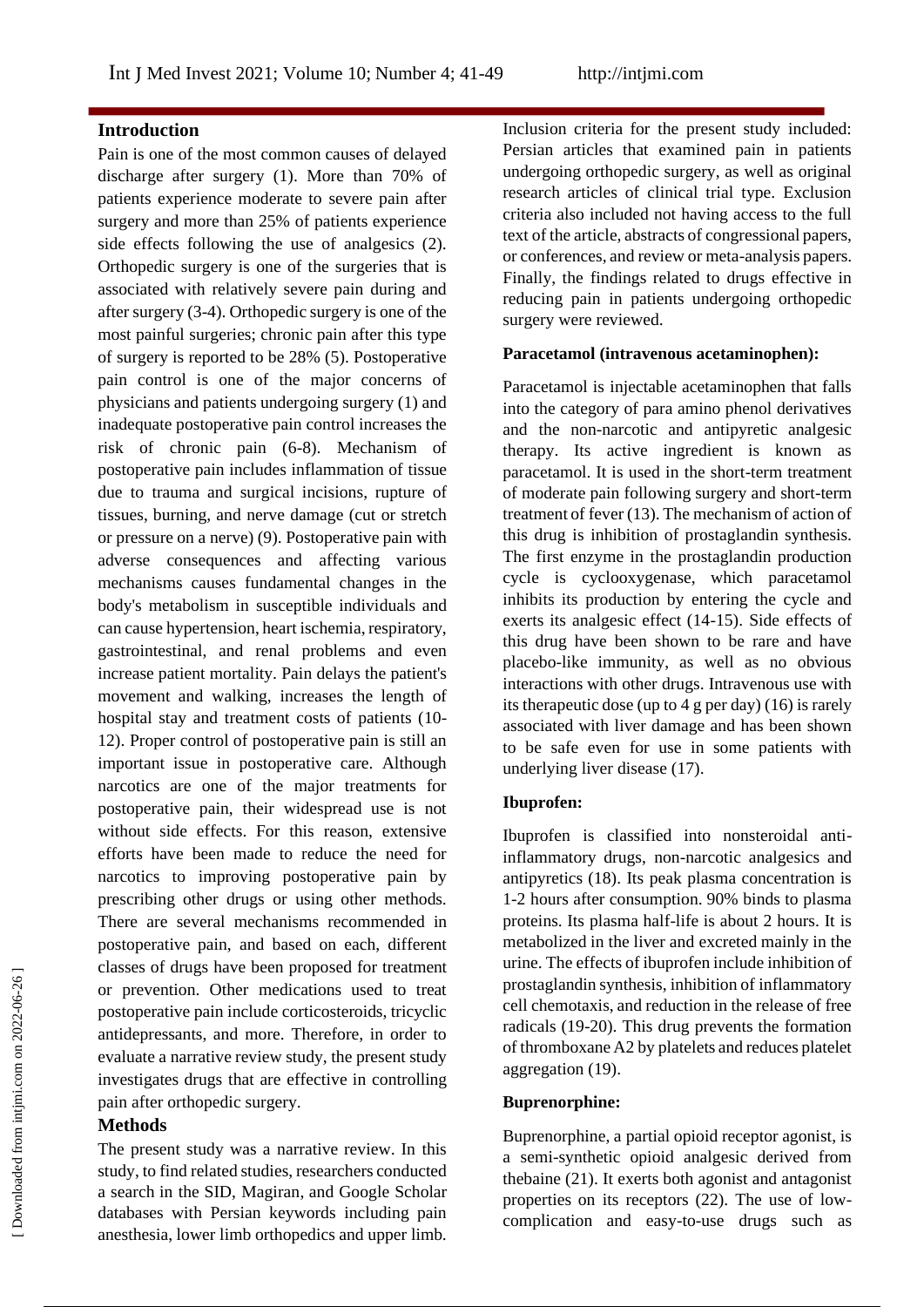buprenorphine, if effective, can help improve the quality of surgery (23). Compared to morphine, it is about 33 times stronger and more soluble in fat (21), which in addition to giving it a higher analgesic power, makes it an attractive molecule for application in different directions (24). Buprenorphine has been studied by numerous researchers to control postoperative pain (31-25). Also, due to the easy administration of this drug, its use for analgesia after surgery is important and significant (34-32)

### **Ketorolac**:

Ketorolac is a non-steroidal anti-inflammatory drug with analgesic properties that inhibits both lipoxygenase and cyclooxygenase enzymes. It is available orally and by injection. Prophylaxis with preoperative analgesia can reduce the need for intraoperative analgesia and reduce postoperative pain (35-38). The analgesic effects of nonsteroidal anti-inflammatory drugs (NSAIDs) are due to the inhibition of prostaglandins, which in turn reduce vasodilation, increase their permeability, have diuretic effects on the kidneys, increase pelvic pressure, and increase the urinary system (39). No complications of respiratory depression, no dependence, and longer sedative effects are the most important advantages of ketorolac ampoules over opioids (40-42).

# **Morphine:**

Opioid-based medications, especially morphine, are among the drugs of choice that have the ability to reduce and inhibit pain transmission. The analgesic effects of narcotics are due to their ability to inhibit the transmission of nociceptive information from the posterior horn of the spinal cord and also their ability to activate pain control mechanisms in higher nerve centers (43). Morphine has low-fat solubility and its penetration into and out of the brain is slower than other drugs and is mainly metabolized in the liver, but the kidneys play a key role in extrahepatic metabolism (44). Morphine is used as an analgesic in heart diseases, sickle cell disease, postoperative pain, and severe chronic pain (45-47).

# **Pregabalin:**

Pregabalin is a synthetic gamma-aminobutyric acid analog that was originally used as an anticonvulsant. It reduces the entry of calcium into the terminals of the central and peripheral nervous

systems and lowers levels of basal levels, glutamate, and noradrenaline, which play a major role in causing pain. Today, pregabalin is used to reduce neuropathic and even inflammatory pain, tissue irritation, neurology, and fibromyalgia (48- 51). The function of pregabalin on acute postoperative pain is to reduce the stimulation of posterior spinal cord neurons due to tissue damage (52-53).

### **Gabapentin:**

Gabapentin is a gamma aminobutyric acid (GABA) analogue. The mechanism of their action is the presynaptic attachment to the  $(\alpha 2-\delta)$  part of voltagedependent calcium channels, which are abundant in the central and peripheral nervous systems. The effect of these two drugs on calcium channels reduces the secretion of excitatory neurotransmitters such as glutamate, norepinephrine, substance P, and calcitonin genedependent peptide (54-55). In addition to its analgesic effect, gabapentin reduces the need for opioids and reduces their dosage, as well as their side effects (56-57).

### **Tramadol:**

Tramadol is a synthetic opioid from the amino cyclohexane group. It is a central analgesic with weak opioid agonist properties and its effects on serotonergic and noradrenergic neurotransmissions (58). Tramadol is an analog of 4-phenylpiperidine codeine and acts by acting on hair receptors and the serotonergic system (59). Tramadol is used to treat moderate to severe pain (60-61).

# **Magnesium sulfate:**

The role of magnesium sulfate in causing analgesia is known for its effect in inhibiting NMDA receptors. NMDA receptors play an important role in transmitting pain sensation in the central and peripheral nervous system and causing acute pain in the body. Therefore, magnesium sulfate is also effective in relieving the feeling of severe pain after surgery. Magnesium sulfate acts as a calcium channel blocker and NMDA receptor antagonist. When the magnesium ions are separated from the NMDA receptors, the pain sensation process begins. After major surgery, with the onset of acute pain in the patient, clinical use of magnesium can reduce postoperative pain by blocking the central sensation of pain by blocking NMDA receptors (62).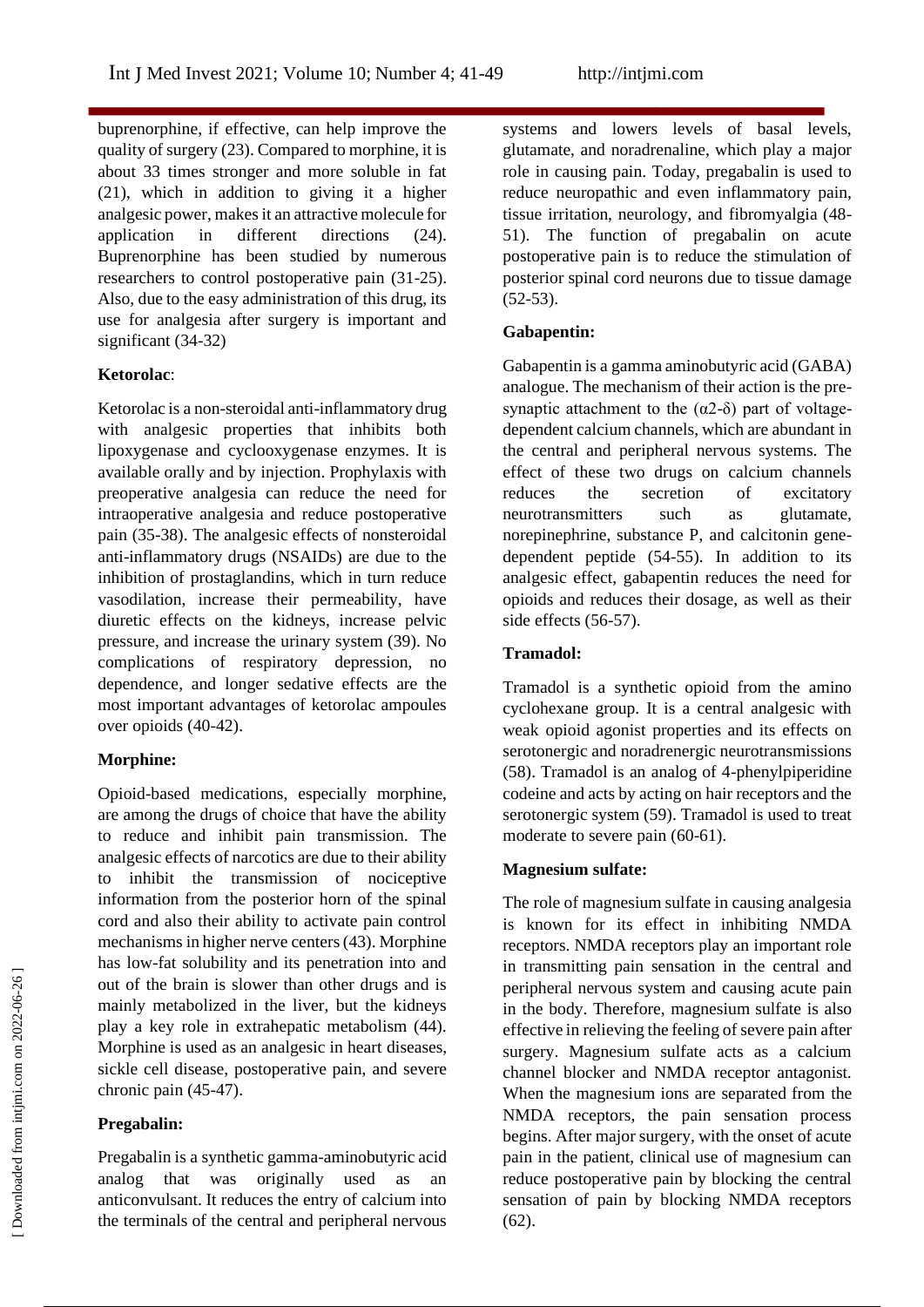### **Dexmedetomidine:**

Dexmedetomidine is a specific alpha-two agonist. Dexmedetomidine provides properties such as analgesia, sedation, and anti-anxiety effects without respiratory depression (63). This drug has hypnotic and analgesic effects (64). By acting on these receptors in the central nervous system, dexmedetomidine inhibits the release of norepinephrine through the function of G proteins, thus inducing hypnotic and analgesic effects in a dose-dependent manner (65). Potassium channels play an important role in the analgesic mechanism of alpha 2 adrenergic receptor agonists (66). The results of studies showed that BK potassium channels are associated with pain (67-69). A randomized trial have shown its benefits and effectiveness in reducing pain in patients undergoing orthopedic surgery (70).

### **Fentanyl**:

Fentanyl is the most common short-acting drug used intrathecal in combination with local anesthetics. Fentanyl has synergistic effects with local anesthetics and improves postoperative analgesia (71)

### **Sufentanil:**

Sufentanil is a strong synthetic sedative and analgesic drug that is 5 to 10 times stronger than fentanyl and 500 times stronger than morphine, which can be used for analgesia alone or in combination with other drugs orally, intravenously, intramuscularly and also is being used intrathecal and intranasal (72). Numerous studies have shown the analgesic effects of sufentanil in reducing pain in patients undergoing orthopedic surgery (73-74).

# **Ketamine:**

Ketamine is an anesthetic drug used for anesthesia, sedation and analgesia and with the antagonistic effect of NMDA that causes the reversal of central nerve sensitivity to painful stimuli and reduces pain after surgery (75).

# **Methadone:**

Methadone is one of the drugs of choice for drugs that have the ability to reduce and inhibit pain transmission. The analgesic effects of opioids are due to their ability to inhibit the transmission of nociceptive stimuli from the posterior horn of the spinal cord as well as their ability to activate pain control mechanisms in higher nerve centers (76).

The main use of methadone is in the prevention of withdrawal symptoms and it is also used in the treatment of chronic pain (77).

### **Piroxicam:**

Piroxicam is a potent inhibitor of cyclooxygenase. This enzyme converts arachidonic acid to prostaglandins. Piroxicam reduces the production of prostaglandins by inhibiting cyclooxygenase Cox-1 and Cox-2 and thus shows its analgesic and anti-inflammatory effects (78).

### **Memantine:**

Memantine is a low to moderate NMDA antagonist with a direct affinity for this receptor and a direct effect on the location of phencyclidine on the NMDA receptor channel. The use of memantine in the treatment of chronic pain is relatively new. The main mechanism of action is the flow block through the NMDA receptor channels (79).

### **Nitroglycerin:**

Nitroglycerin is metabolized to NO in the cell and increases the concentration of cyclic guanosine monophosphate, which regulates pain in the central nervous system. In addition, NO exerts its analgesic effects by inhibiting hyperalgesia and its antiinflammatory effects by inhibiting neurogenic inflammation. NO also leads to analgesia through direct stimulation of peripheral fibers. In addition, painful stimulation increases the production of free radicals. Antioxidants such as nitroglycerin can reduce the need for analgesics by inhibiting the production of free radicals (80-84).

# **Conclusion**:

Several studies reviewed our study claiming that interventions with different drugs can reduce pain in patients undergoing orthopedic surgery. This suggests that the routine use of these drugs in these patients should be considered and that multiple drug options may be used to control pain in patients undergoing orthopedic surgery. However, the choice of these drugs is based on the patient's condition and the decision of the anesthesiologist. Future meta-analytic studies can determine the best possible intervention.

# **Acknowledgement:**

We would like to thank the Clinical Research Development Unit of Peymanieh Educational and Research and Therapeutic Center of Jahrom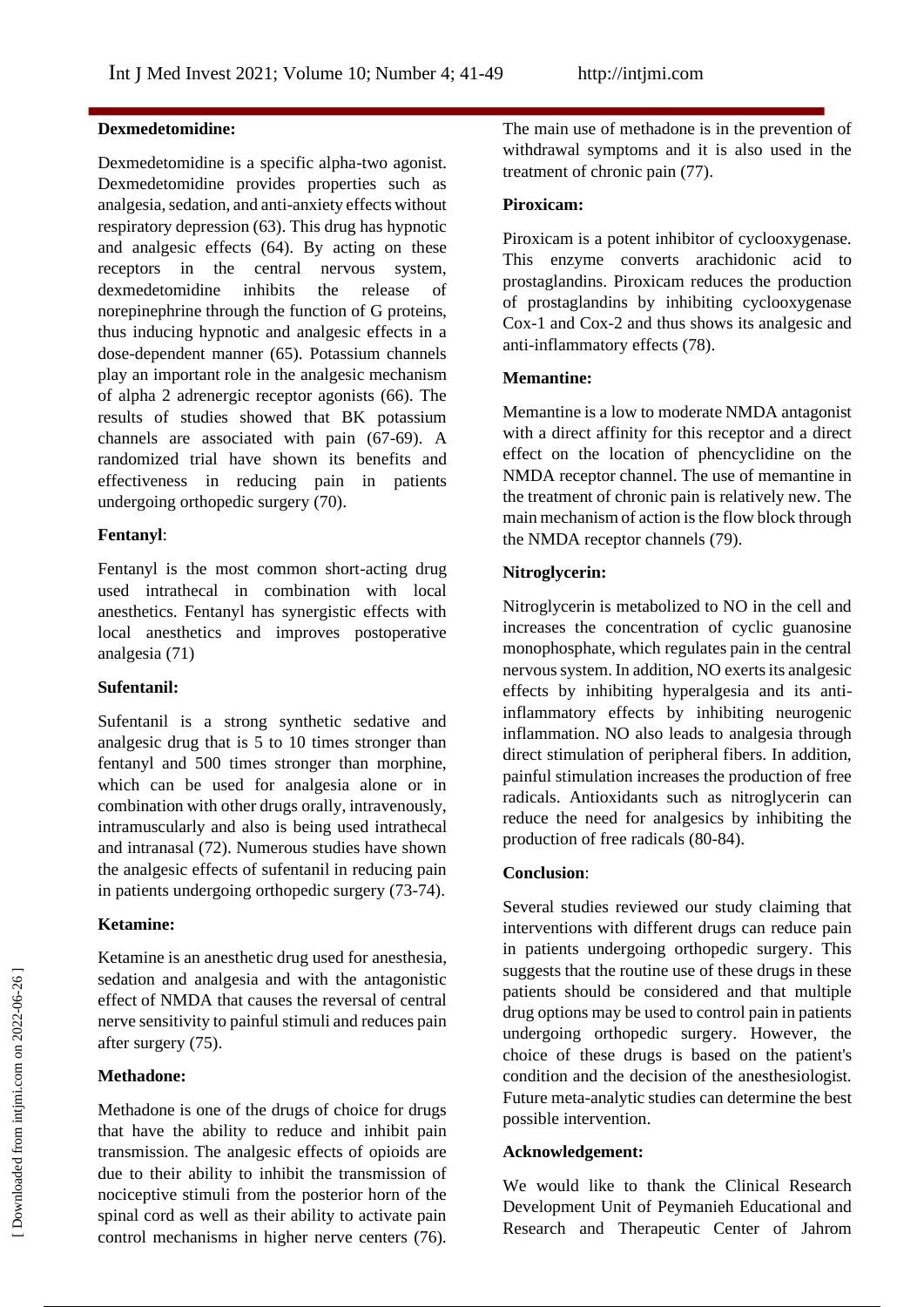University of Medical Sciences for providing facilities to this work.

#### **References:**

1. Saeed Sh, Sara E, Said S. Pain Management After Surgery: A Brief Review. Anesth Pain. 2012; 1(3): 184-186.

2. Paul F. The role of intravenous Acetaminophen in multimodal pain protocols for perioperative orthopedic patients: A review article. Chapel Hill: Feb 2013: 1: 15-17.

3. Flower RJ, Vane JR. Inhibition of prostaglandin synthetase in brain explains the anti-pyretic activity of paracetamol (4- acetamidophenol). Nature. 1972 Dec: 240(5381): 410-11.

4. Ottani A, Leone S, Sandrini M, Ferrari A, Bertolini A. The analgesic activity of paracetamol is prevented by the blockade of cannabinoid CB1 receptors. Eur J Pharmacol. 2006 Feb; 531(1-3): 280-81.

5. Akkaya T, Ozkan D. Chronic post-surgical pain. Agri 2009; 21(1): 1-9.

6. Ofelia L, Elvir-Lazo, White PF. The role of multimodal analgesia in pain management after ambulatory surgery. Curr Opin Anaesthesiol. 2010; 23(6): 697-703.

7. Timothy JB. Pathophysiology of postoperative pain. Pain.2011; 152:33-40.

8. Macintyre P, Rowbotham D, Walker S. Clinical Pain Management Second Edition: Acute Pain. CRC Press; 2008 Sep 26.

9. Kehlet H, Jensen TS, Woolf CJ. Persistent postsurgical pain: risk factors and prevention. Lancet 2006 May 13; 367(9522):1618-25.

10. Roe BB. Are postoperative narcotics necessary? Arch Surg. 1963; 87:912–915.

11. Sechzer PH. Objective measurement of pain. Anesthesiology. 1968; 29:209–210.

12. Sechzer PH. Studies in pain with the analgesicdemand system. Anesth Analg. 1971; 50:1–10.

13. Heo BH, Park JH, Choi JI, Kim WM, Lee HG, Cho SY, Yoon MH. A Comparative Efficacy of Propacetamol and Ketorolac in Postoperative Patient Controlled Analgesia. Korean J Pain. 2015 Jul 1; 28(3):203-9.

14. Burke A, Smyth E, FitzGerald GA. Analgesic antipyretic and anti-inflammatory agents. In: Brunton LL, Lazo JS, Parker KL. Goodman & Gilman's the Pharmacological Basis of Therapeutics.11th ed. New York: McGraw Hill; 2006:671-715.

15. Dejonckheere M, Desjeux L, Deneu S, et al. Intravenous tramadol compared to propacetamol for postoperative analgesia following thyroidectomy. Acta Anaesthesiol Belg 2001; 52(1): 29-33.

16. Gregoire N, Hovsepian L, Gualano V, Evene E, Dufour G, Gendron A. Safety and pharmacokinetics of paracetamol following intravenous administration of 5 g during the first 24 h with a 2-g starting dose. Clin Pharmacol Ther 2007; 81(3): 401-5.

17. Benson GD, Koff RS, Tolman KG. The therapeutic use of acetaminophen in patients with liver disease. Am J Ther 2005; 12(2): 133-41.

18. Seltzer S, Benders IB. Dental pulp, 2th ed. London, Quintessence publishing co, 2002; 181-94.

19. Drollery c, et al. therapeutic drugs. 2thed. Harcourt brace co; 2000, 11: 13.

20. Sweetman SC. Martindale the complete drug reference. 1999, 33th ed. Pharmaceutical press Co. 2002; 43-4.

21. Miller R D. Miller's Anesthesia. Eight edition. Philadelphia: Elsevier; 2015.

22. Isazadefar KH, Ghazi A, Entezari Asl M ،22. Vakili A. The efficacy of Sublingual Buprenorphine in controlling pain after cesarean Surgery under Spinal Anesthesia. J Anesth Pain 2019; 9(4):15-28.

23. Alcázar-Castro J, Carrillo-Torres O, González-Navarro P. Role of buprenorphine in acute postoperative pain. Revista Médica del Hospital General de México. 2016 Sep 30; 79(3):174-80.

24. Butala B P, Shah V R. Randomized double blind trial of intraperitoneal instillation of bupivacaine and morphine for pain relief after laparoscopic gynecological surgeries. 2013; 7 (1):18-25.

25. Maunuksela EL, Korpela R, Olkkola KT. Comparison of buprenorphine with morphine in the treatment of postoperative pain in children. Anesth Analg. 1988; 67(3):233-9.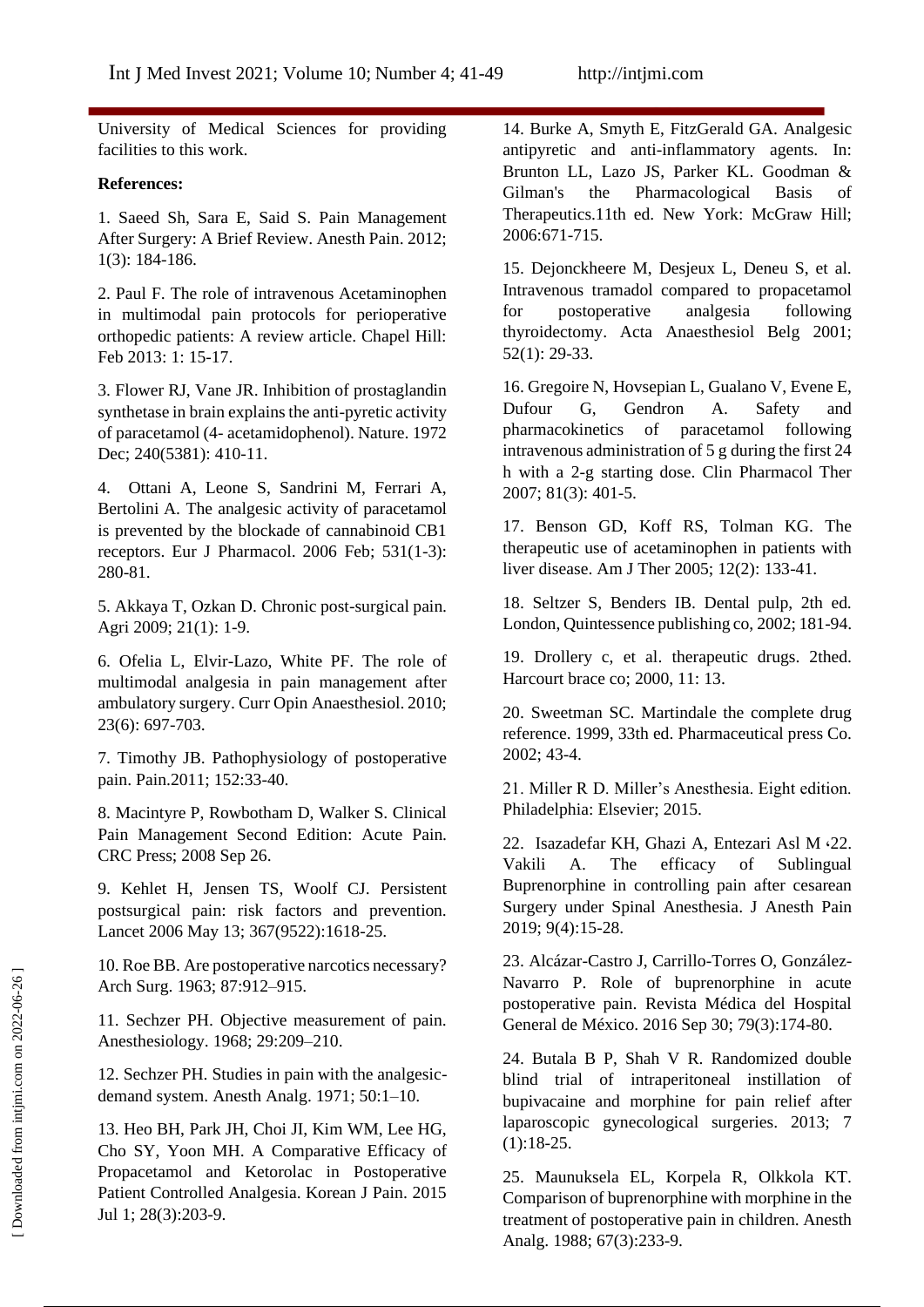26. Capogna G, Celleno D, Sebastiani M, Costantino P, Reggio S. Continuous intravenous infusion with patient-controlled anesthesia for postoperative analgesia in cesarean section: morphine versus buprenorphine. Minerva Anestesiol. 1989; 55(1-2):33-8.

27. Girotra S, Kumar S, Rajendran KM. Comparison of caudal morphine and buprenorphine for post-operative analgesia in children. Eur J Anaesthesiol. 1993; 10(4):309-12.

28. Bradley JP. A Comparison of morphine and buprenorphine for analgesia after abdominal surgery. Anaesth Intensive Care. 1984; 12(4):303- 10.

29. van den Berg AA, Honjol NM, Prabhu NV, Datta S, Rozario CJ, Muraleedaran R, et al. Analgesics and ENT surgery. A clinical comparison of the intraoperative, recovery and postoperative effects of buprenorphine, diclofenac, fentanyl, morphine, nalbuphine, pethidine and placebo given intravenously with induction of anesthesia. Br J Clin Pharmacol. 1994; 38(6):533- 43.

30. Dingus DJ, Sherman JC, Rogers DA, DiPiro JT, May R, Bowden TA Jr. Buprenorphine versus morphine for patient controlled analgesia after cholecystectomy. Surg Gynecol Obstet. 1993;  $177(1):1-6.$ 

31. Stanway GW, Taylor MA, Brodbelt MA. A preliminary investigation comparing pre-operative morphine and buprenorphine for postoperative analgesia and sedation in cats. Veterinary Anaesthesia and Analgesia. 2002; 29: 29-35.

32. Norouzi A, Talebi H, Alizadeh SA, Fateh S, Mohamadzadeh A, Eghtesadi-Araghi P, et al. Preanesthetic administration of sublingual buprenorphine for postoperative analgesia after hemorrhoidectomy a clinical trial. Research Journal of Biological Sciences. 2009; 4(2):227-230.

33. Rabiee M, Naziri F, Banihashem N, Rabiee O, Dorrudinia A. Comparison of sublingual buprenorphine and intravenous morphine on duration and severity of analgesia. Journal of Society of Anesthesiology and Intensive Care, volume 78, issue 2, 2012:1-6.

34. Abdolhosseinpour H, Arbabi A, Moslem A, Tajik A. Efficacy of Morphine Injection versus Sublingual Buprenorphine in Postoperative Pain after Lumbar Laminectomy. Ofogh-e-Danesh. GMUHS Journal. 2010; Vol. 16, No. 4: 20-25.

35. Raiff D, Vaughan C, McGee A. Impact of intraoperative acetaminophen administration on postoperative opioid consumption in patients undergoing hip or knee replacement. Hosp Pharm. 2014 Dec; 49(11):1022-32.

36. Jebaraj B, Maitra S, Baidya DK, Khanna P. Intravenous Paracetamol Reduces Postoperative Opioid Consumption after Orthopedic Surgery: A Systematic Review of Clinical Trials. Pain Research and Treatment. 2013; 2013:402510.

37. De Oliveira GS Jr, Agarwal D, Benzon HT. Perioperative single dose ketorolac to prevent postoperative pain: a meta-analysis of randomized trials. Anesth Analg. 2012 Feb; 114(2):424-33

38. Arici S1, Gurbet A, Türker G, Yavaşcaoğlu B, Sahin S. Preemptive analgesic effects of intravenous paracetamol in total abdominal hysterectomy. Agri. 2009 Apr; 21(2):54-61.

39. Aganovic D, Pricic A, Kulovac B, Hadziosmanovic O. Clinical decision making in renal pain management. ACTA INFORM MED 2012; 20 (1): 18-21.

40. Vadivelu N, Gowda AM, Urman RD, Jolly S, Kodumudi V, Maria M, Taylor R, Pergolizzi JV. Ketorolac Tromethamine–Routes and Clinical Implications. Pain Pract. 2015 Feb 1; 15(2):175-93.

41. Power I, Noble DW, Douglas E, Spence AA. Comparison of im ketorolac trometamol and morphine sulphate for pain relief after cholecystectomy. Br J Anaesth. 1990 Oct 1; 65(4):448-55.

42. Varrassi G, Marinangeli F, Agro F, Aloe L, De Cillis P, De Nicola A, Giunta F, Ischia S, Ballabio M, Stefanini S. A double-blinded evaluation of propacetamol versus ketorolac in combination with patient-controlled analgesia morphine: analgesic efficacy and tolerability after gynecologic surgery. Anesth Analg. 1999 Mar 1; 88(3):611-6.

43. Petrovic P, Kalso E, Petersson KM, Ingvar Placebo and opioid analgesia—imaging a shared neuronal network. Science 2002; 295 (5560):1737- 40.

44. Osborne R, Joel S, Trew D, Slevin M. Morphine and metabolite behavior after different routes of morphine administration: demonstration of the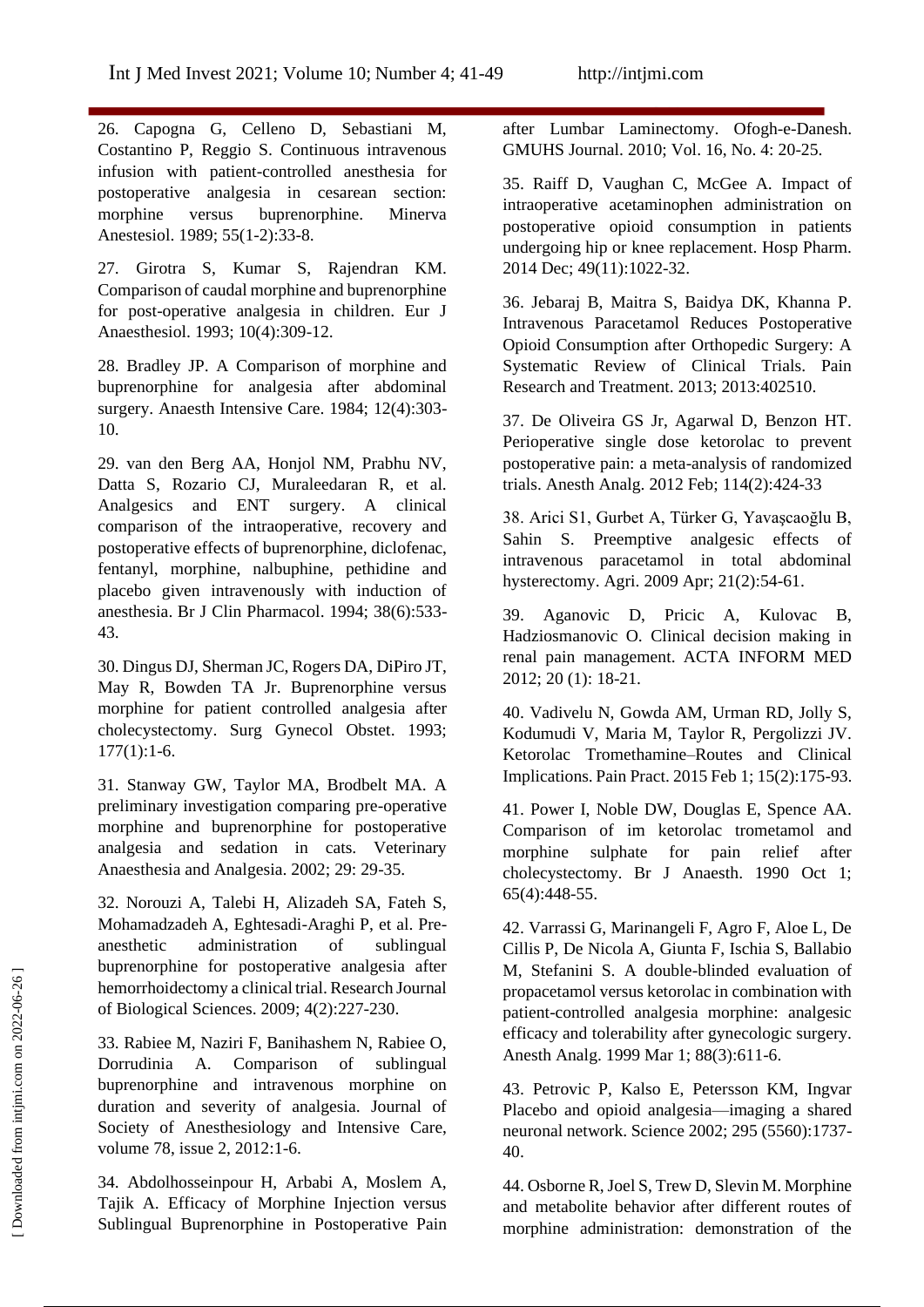importance of the active metabolite morphine-6 glucuronide. Clin Pharmacol Ther 1990; 47(1):12- 9.

45. Entezari S, Alebouyeh M, Mohseni M, Faiz H, Rahimzadeh P. Pain control and ACTH changes in postoperative intravenous analgesia versus epidural analgesia in limb orthopedic surgery patients. J Anesth Pain. 2012; 2(6):3-10.

46. Heo BH, Park JH, Choi JI, Kim WM, Lee HG, Cho SY, Yoon MH. A Comparative Efficacy of Propacetamol and Ketorolac in Postoperative Patient Controlled Analgesia. Korean J Pain. 2015 Jul 1; 28(3):203-9.

47. Imani F, Faiz HR, Sedaghat M, Hajiashrafi M. Effects of adding ketamine to fentanyl plus acetaminophen on postoperative pain by patient controlled analgesia in abdominal surgery. Anesth Pain Med. 2013 Dec 26; 4(1).

48. White PF, Tufanogullari B, Taylor J, Klein K. The effect of pregabalin on preoperative anxiety and sedation levels: a dose-ranging study. Anesth Analg. 2009 Apr; 108(4):1140-5.

49. Paech MJ, Goy R, Chua S, Scott K, Christmas T, Doherty DA. A randomized, placebo-controlled trial of preoperative oral pregabalin for postoperative pain relief after minor gynecological surgery. Anesth Analg. 2007Nov; 105(5):1449-53.

50. Gilron I. Gabapentin and pregabalin for chronic neuropathic and early postsurgical pain: current evidence and future directions. Curr Opin Anaesthesiol. 2007Oct; 20(5):456-72.

51. Mathiesen O, Rasmussen ML, Dierking G, Lech K, Hilsted KL, Fomsgaard JS, et al. Pregabalin and dexamethasone in combination with paracetamol for postoperative pain control after abdominal hysterectomy. A randomized clinical trial. Acta Anaesthesiol Scand. 2009; 53(2):227-35.

52. Gajraj NM. Pregabalin: its pharmacology and use in pain management. Anesth Analg 2007 Dec; 105(6):1805-15.

53. Alimian M, Imani F, Faiz SH, Pournajafian A, Navadegi SF, Safari S. Effect of oral pregabalin premedication on post-operative pain in laparoscopic gastric bypass surgery. Anesth Pain Med 2012 summer; 2(1):12-6.

54. Kaoussi R. Pregabalin: From molecule to medicine. Eur Neuropsychopharmacol 2006; 2:128-33.

55.Ozgencil E, Yalcin S, Tuna H, Yorukoglu D, Kecik Y. Perioperative administration of gabapentin 1,200 mg day−1 and pregabalin300 mg day−1 for pain following lumbar laminectomy and discectomy. Singapore Med J 2011; 52(12) : 884.

56. Hassani V, Imani F, Alimian M, Abdolalizade M. Comparing the analgesic effect of pregabalin and gabapentin as premedication in laparoscopic procedures . J Anesth Pain 2012; 2(6):40-46

57. Agarwal A, Gautam S, Gupta D, Agarwal S, Singh PK, Singh U. Evaluation of a single preoperative dose of pregabalin for attenuation of postoperative pain after laparoscopic cholecystectomy. Br J Anaesth 2008; 101(5): 700- 4.

58. Lehmann KA. Tramadol in acute pain. Drugs 1997; 53 Suppl 2:25-33.

59. Marquardt KA, Alsop JA, Albertson TE. Tramadol exposures reported to statewide poison control system. Annals of Pharmacotherapy. 2005; 39(6):1039-44.

60. Burch F, Fishman R, Messina N, Corser B, Radulescu F, Sarbu A, et al. A comparison of the analgesic efficacy of Tramadol Contramid OAD versus placebo in patients with pain due to osteoarthritis. Journal of pain and symptom management. 2007; 34(3):328-38.

61. Loram LC, Mitchell D, Skosana M, Fick LG. Tramadol is more effective than morphine and amitriptyline against ischemic pain but not thermal pain in rats. Pharmacological research. 2007; 56(1):80-5.

62. Mentes O, Harlak A, Yigit T, Balkan A, Balkan M, Cosar A, et al. Effect of intraoperative magnesium sulphate infusion on pain relief after laparoscopic cholecystectomy. Acta Anaesthesiol Scand 2008 Aug; 52:1353-59.

63. Muttu S, Liu EH, Ang SB, Chew PT, Lee TL, Ti LK. Comparison of dexmedetomidine and midazolam sedation for cataract surgery under topical anesthesia. J Cataract Refract Surg 2005; 31(9):1845-6.

64. Pasin L, Landoni G, Nardelli P, Belletti A, Di Prima AL, Taddeo D, et al. Dexmedetomidine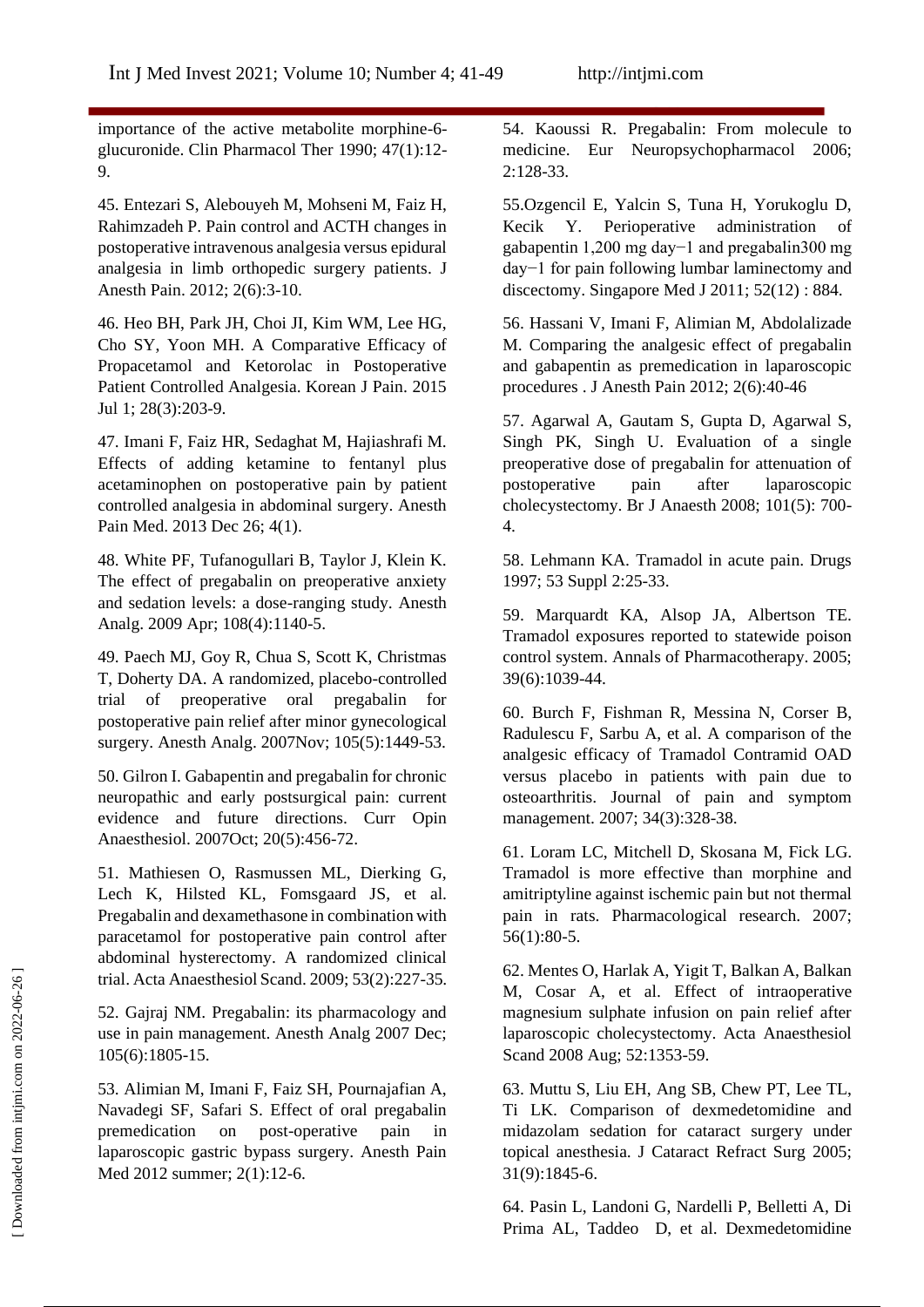reduces the risk of delirium, agitation and confusion in critically Ill patients: a meta-analysis of randomized controlled trials. J Cardiothorac Vasc Anesth 2014; 28(6):1459-66.

65. Andersen JH, Grevstad U, Siegel H, Dahl JB, Mathiesen O, Jæger P. Does dexmedetomidine have a perineural mechanism of action when used as an adjuvant to ropivacaine? A paired, blinded, randomized trial in healthy volunteers. Anesthesiology. 2017 Jan; 126(1):66-73.

66. Galeotti N, Ghelardini C, Vinci MC, Bartolini A. Role of potassium channels in the antinociception induced by agonists of  $\alpha$ 2adrenoceptors. Br J Pharmacol. 1999; 126(5):1214- 20.

67. Akerman S, Holland PR, Lasalandra MP, Goadsby PJ. Inhibition of trigeminovascular dural nociceptive afferents by Ca  $(2+)$ -activated K  $(+)$ (MaxiK/BK (Ca)) channel opening. Pain. 2010; 151(1):128-36.

68.Hayashi Y, Kawaji K, Sun L, Zhang X, Koyano K, Yokoyama T, et al. Microglial Ca2+-activated K+ channels are possible molecular targets for the analgesic effects of S-ketamine on neuropathic pain. J Neurosci. 2011; 31(48):17370-82.

69. Wu Y, Liu Y, Hou P, Yan Z, Kong W, Liu B, et al. TRPV1 channels are functionally coupled with BK (mSlo1) channels in rat dorsal root ganglion (DRG) neurons. PLoS One. 2013;8(10): 78203.

70. Rastegarian A, Sadeghi S E, Damshenas M H, Ghanei M, Kalani N, Hemati H et al . Effects of administration of dexmedetomidine with intrathecal bupivacaine on analgesia after femoral and tibia orthopedic surgery: A double-blind randomized clinical trial study. Koomesh. 2020; 22 (4) :678-685.

71. Jain N, Mathur PR, Soni P, Patodi V, Sethi SK, Mathur V. A comparative clinical study of intrathecal bupivacaine 2.5 mg with dexmedetomidine 5 μg versus intrathecal bupivacaine 2.5 mg with fentanyl 25 μg on the duration of labor analgesia using combined spinal epidural technique. J ObstetAnaesth Crit Care. 2019;9(1):24- 29.

72. Xue FS, Xu YC, Liu Y, et al: Different smalldose sufentanil blunting cardiovascular responses to laryngoscopy and intubation in children: a randomized, double-blind comparison. Br J Anaesth 2008; 100: 717-23.

73. Sadri B, Hassani V, Mirdehghan M, Adib A, Avanis Zadeh H, Mohebbi M. Chronopharmacodynamics of Intrathecal Coinjection of Sufentanyl and Bupivacaine in Orthopedic Surgery of Lower Extremities. Qom Univ Med Sci J. 2007; 1 (3):39-45.

74. Bakhshaei M, Karbasfroushan M, Sanatkar M, Manouchehrian N, Esmaeili N, Sanie-Jahromi M et al . The comparison of the effects of the spinal anesthesia with low dose of bupivacaine and sufentanil with normal dose of bupivacaine for orthopedic surgery of lower limb. J Shahrekord Univ Med Sci. 2013; 15 (3):18-25.

75. Reves J, Glass P, Lubarsky D, McEvoy M, Ruiz R. Intravenous Anesthetics 2010; 26: 732-6.

76. Petrovic P, Kalso E, Petersson KM, Ingvar M\_ Placebo and opioid analgesia—imaging a shared neuronal network. Science 2002; 295 (5560):1737- 40.

77. Bowdle TA, Even A, Shen DD, Swardstrom M. Methadone for the induction of anesthesia\_ Plasma histamine concentration, arterial blood pressure, and heart rate. Anesth Analg 2004; 98(6):1692-7.

78. Moore RA, Derry S, McQuay HJ, Wiffen PJ. Single dose oral analgesics for acute postoperative pain in adults. Cochrane Database Syst Rev 2011; (9): CD008659.

79. Rahimzadeh P, Faiz S. Role of memantin, NMDA antagonist, in management of acute and chronic pain. JAP. 2013; 4 (2) :193-195.

80. Lauretti GR,Perez MV, Reise MP, Pereira NL. Double – blind evaluation of transdermal nitroglycerin as adjuvant to oral morphine for cancer pain management. J Clin Anesth 2002; 14:83-6

81. Glantz L, Godovic G, Lekar M, Kramer M, Eidelman LA. Efficacy of transdermal nitroglycerin combined with ketorolac for the treatment of chronic post thoracotomy pain: an open – lable prospective clinical trial. J Pain Symptom Manage 2004; 27(3): 277-81.

82. Turan A, Karamanlioglu B, Memis D, Pamukcu Z. Alternative application site of transdermal nitroglycerin and the reduction of pain on propofol injection. Eur J Anaesthesiol 2003; 20: 170-2.